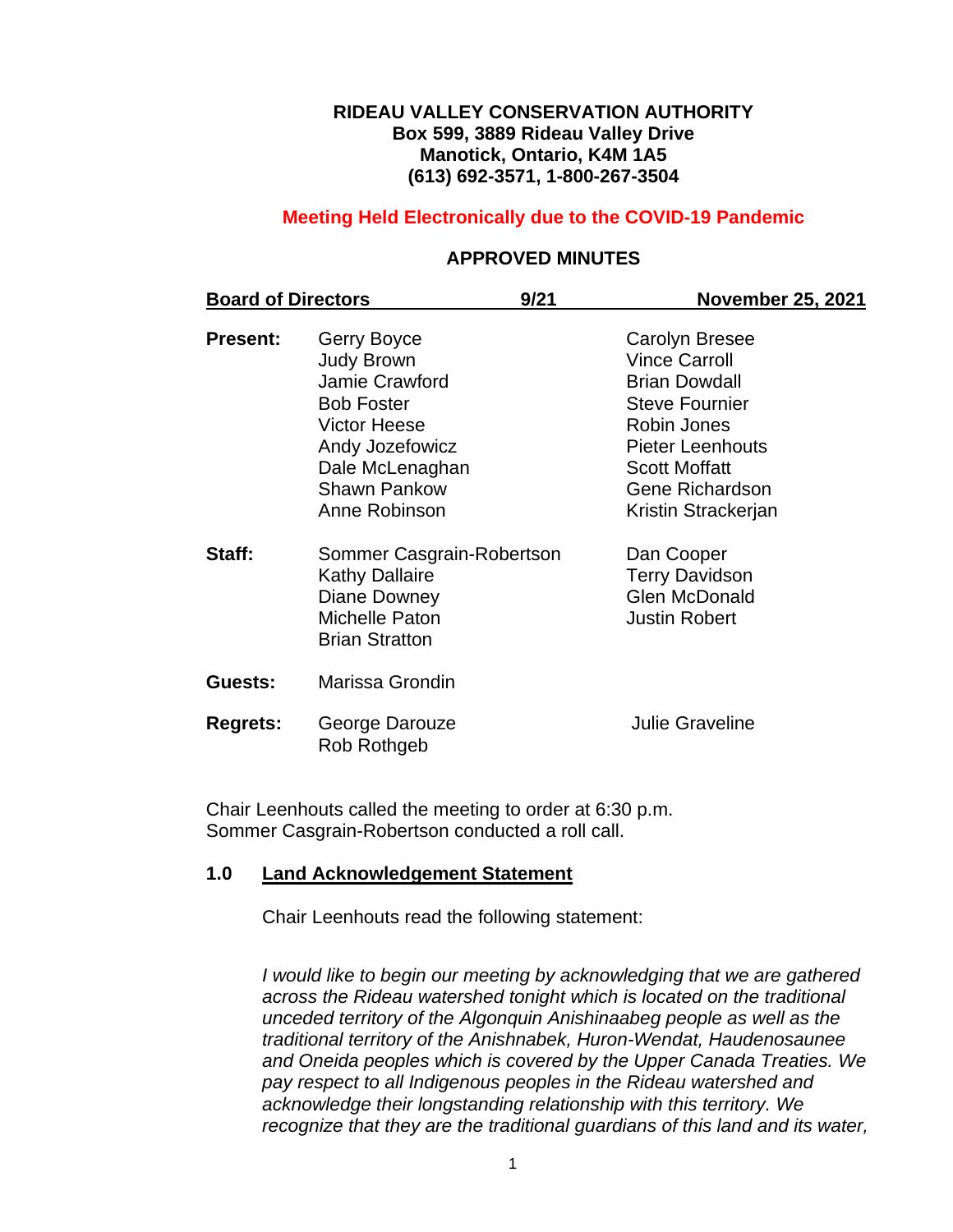*and we honour their traditional knowledge keepers and leaders: past, present and future. We commit to deepening our understanding of local Indigenous peoples and their cultures and to move forward in a spirit of reconciliation and collaboration.*

# **2.0 Agenda Review**

Chair Leenhouts welcomed Bob Foster to the RVCA Board of Directors. Councillor Foster represents the Village of Merrickville-Wolford and is replacing Don Halpenny.

Chair Leenhouts introduced Marissa Grondin, RVCA's new Executive Assistant. Ms. Grondin is replacing Michelle Paton

Chair Leenhouts reviewed the Agenda.

# **3.0 Adoption of Agenda**

| <b>Motion 1-211125</b> | Moved by:    | <b>Gene Richardson</b> |
|------------------------|--------------|------------------------|
|                        | Seconded by: | <b>Judy Brown</b>      |

THAT the Board of Directors of the Rideau Valley Conservation Authority adopts the Agenda as circulated.

## **Motion Carried**

## **4.0 Declaration of Interest**

There were no declarations of interest.

## **5.0 Approval of Minutes of October 28, 2021**

| <b>Motion 2-211125</b> | Moved by:    | Andy Jozefowicz      |
|------------------------|--------------|----------------------|
|                        | Seconded by: | <b>Brian Dowdall</b> |

THAT the Board of Directors of the Rideau Valley Conservation Authority approves the Minutes of the Board of Directors Meeting #08/21, October 28, 2021 as circulated.

## **Motion Carried**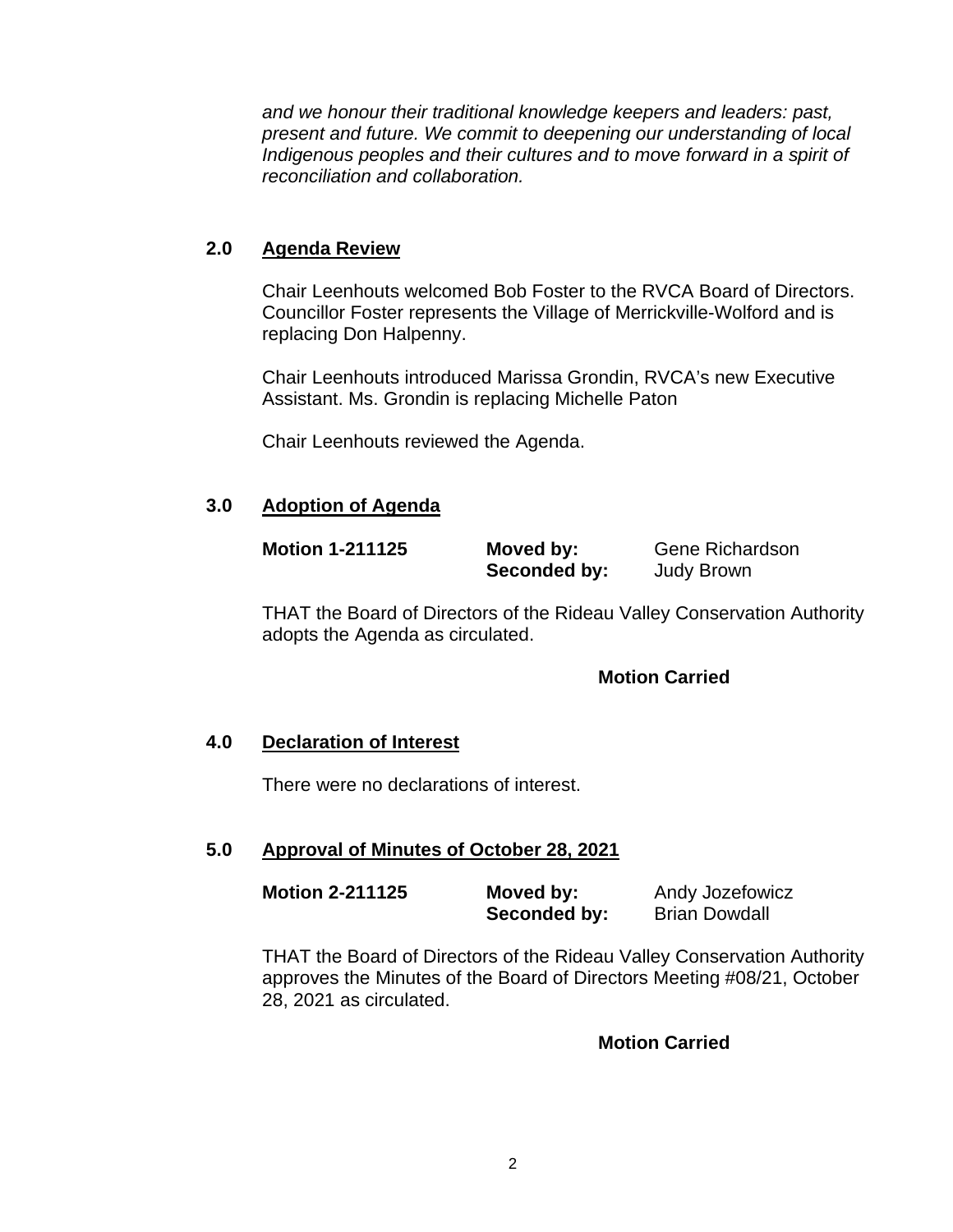## **6.0 Business Arising from the Minutes**

There was no business arising.

## **7.0 Financial Reports for the Period Ending September 30, 2021**

Kathy Dallaire, Manager of Finance, presented financial reports for the period ending September 30, 2021 and responded to questions.

In response to a question from a member, Sommer Casgrain-Robertson explained that DRAPE is an acronym refering to aerial photography that is flown across eastern Ontario and used by a number of RVCA programs. Scott Moffatt added that the acronym stands for Digital Raster Acquisition Project Eastern Ontario.

| <b>Motion 3-211125</b> | Moved by:    | <b>Carolyn Bresee</b> |
|------------------------|--------------|-----------------------|
|                        | Seconded by: | Jamie Crawford        |

THAT the Board of Directors of the Rideau Valley Conservation Authority approve the Revenue and Expenditure Reports and Balance Sheet for the period ending September 30, 2021.

## **Motion Carried**

## **8.0 2022 Draft Budget and Workplan**

Kathy Dallaire presented the 2022 Draft Budget and Workplan and responded to questions.

In response to a question from a member, Sommer Casgrain-Robertson clarified that the MOUs between the conservation authority and member municipalities required by recent legislative changes will not take effect until the 2024 budget. The budgets for 2022 and 2023 will continue to follow our current model

| <b>Motion 4-211125</b> | Moved by:    | Anne Robinson     |
|------------------------|--------------|-------------------|
|                        | Seconded by: | <b>Judy Brown</b> |

That the Board of Directors of the Rideau Valley Conservation Authority receives the attached 2022 Draft Budget and Levy Apportionment sheet and directs staff to circulate it to all member municipalities for review and comment along with RVCA's 2022 Workplan.

## **Motion Carried**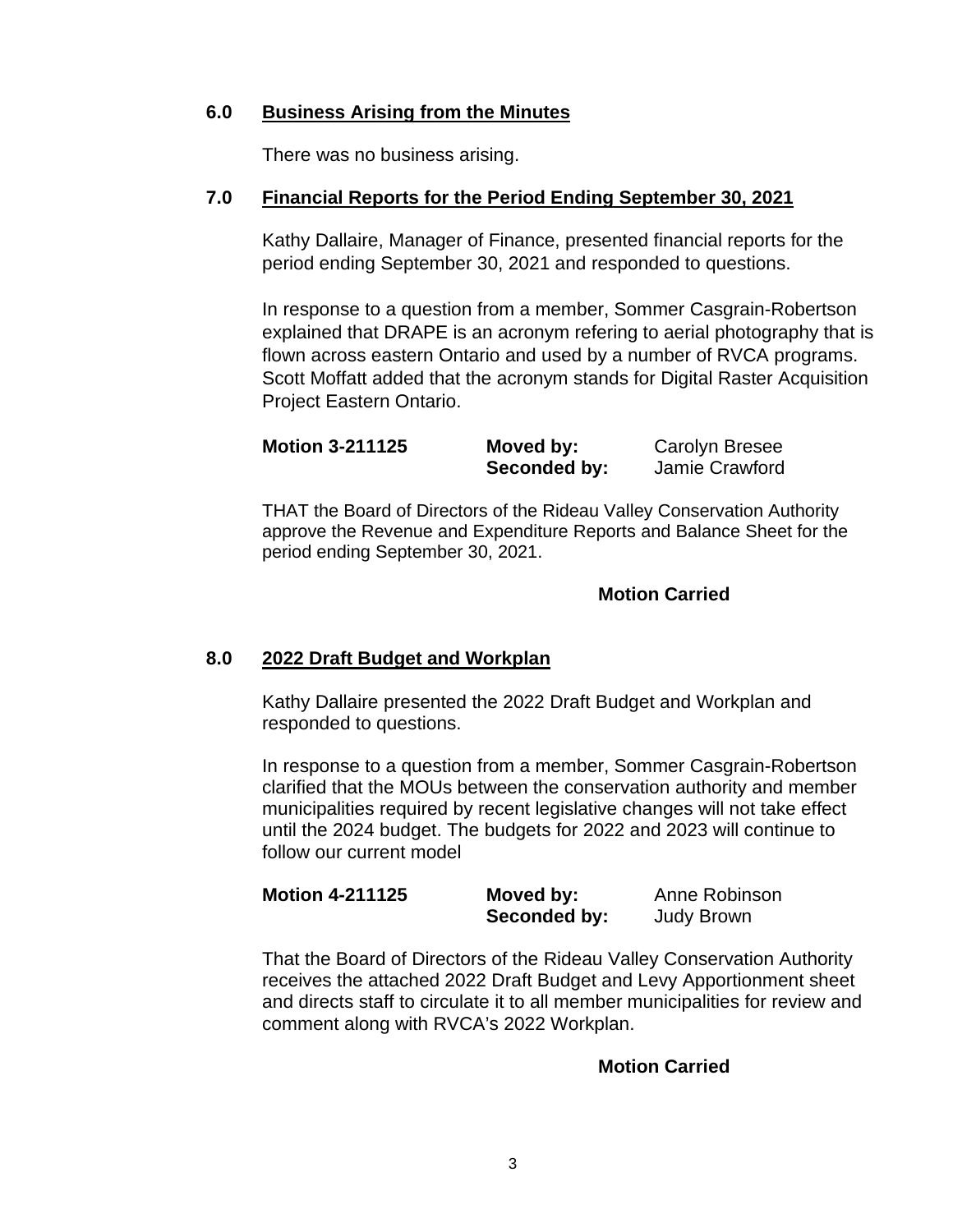### **9.0 Summary of 2021 RVCA Low Water Conditions**

Brian Stratton, Manager of Engineering Services, presented a summary of 2021 low water conditions and responded to questions.

**Motion 5-211125 Moved by:** Steve Fournier **Seconded by:** Gerry Boyce

THAT the Board of Directors of the Rideau Valley Conservation Authority receives this report for information purposes.

#### **Motion Carried**

## **10.0 Updated Hearing Procedures Under Section 28**

Terry Davidson, Director of Engineering and Regulations, presented the Updated Hearing Procedures under Section 28 and responded to questions.

In response to a question from a member, Sommer Casgrain-Robertson explained that the updated Hearing Procedures was a complete re-write of RVCA's Executive Committee Rules and Procedures and staff would not be able to provide a red-line version for comparative purposes.

| <b>Motion 6-211125</b> | Moved by:    | Andy Jozefowicz |
|------------------------|--------------|-----------------|
|                        | Seconded by: | Robin Jones     |

That the Board of Directors of the Rideau Valley Conservation Authority approve the attached *RVCA Hearing Procedures under Section 28 of the Conservation Authorities Act* and that they supersede *RVCA's Executive Committee Rules of Procedure* effective December 10, 2021.

#### **Motion Carried**

#### **11.0 Transition Plan Under the** *Conservation Authorities Act*

Sommer Casgrain-Robertson presented the Transition Plan under the *Conservation Authorities Act* and responded to questions.

| <b>Motion 7-211125</b> | Moved by:    | Anne Robinson         |
|------------------------|--------------|-----------------------|
|                        | Seconded by: | <b>Carolyn Bresee</b> |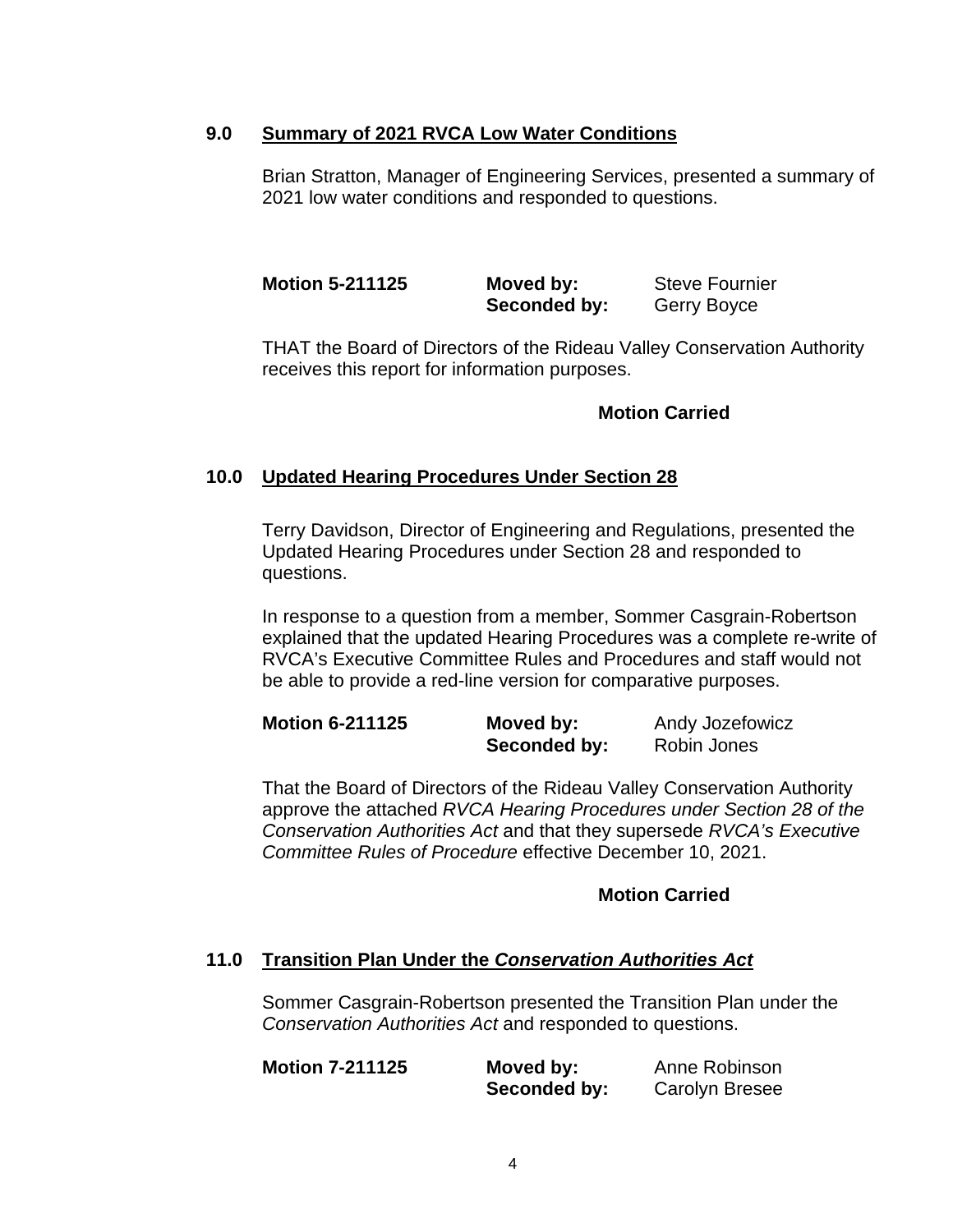That the Board of Directors of the Rideau Valley Conservation Authority approve the attached Transition Plan prepared in accordance with Ontario Regulation 687/21 and direct staff to send a copy to member municipalities and the Ministry of Environment, Conservation and Parks.

## **Motion Carried**

# **12.0 ALUS Lanark Partnership**

Sommer Casgrain-Robertson reviewed work-to-date on the proposed ALUS Lanark chapter and responded to questions. Ms. Casgrain-Robertson noted that ALUS has an excellent reputation in the agricultural community and that a partnership between Mississippi Valley Conservation Authority, RVCA and Lanark County would be beneficial for all.

In response to a question from a member, Sommer Casgrain-Robertson explained that this partnership would complement RVCA's Rural Clean Water Program. Ms. Casgrain-Robertson noted that the ALUS Chapter would only be in effect in the Lanark area but there could be an opportunity to expand the program in the future.

| <b>Motion 8-211125</b> | Moved by:    | <b>Gene Richardson</b> |
|------------------------|--------------|------------------------|
|                        | Seconded by: | <b>Steve Fournier</b>  |

That the Board of Directors of the Rideau Valley Conservation Authority support the formation of an ALUS Lanark chapter in partnership with the County of Lanark, Climate Network Lanark and the Mississippi Valley Conservation Authority; and

That staff be direct to enter into a Memorandum of Understanding with ALUS Canada as the legal entity for "ALUS Lanark".

# **Motion Carried**

## **13.0 Meetings**

- a) MECP Webinar on Phase 1 Regulations, November 10, 2021
- b) RVCA Executive Committee Meeting, November 15, 2021
- c) Presentation to Montague Council: November 16, 2021 Sommer Casgrain-Robertson explained that this presentation focused on development review and promoted the pre-consultation process
- d) General Managers Meeting, November 18, 2021
- e) AMO/CO Webinar on Phase 1 Regulations, November 19, 2021
- f) Policy Working Group Meeting #6: November 23, 2021